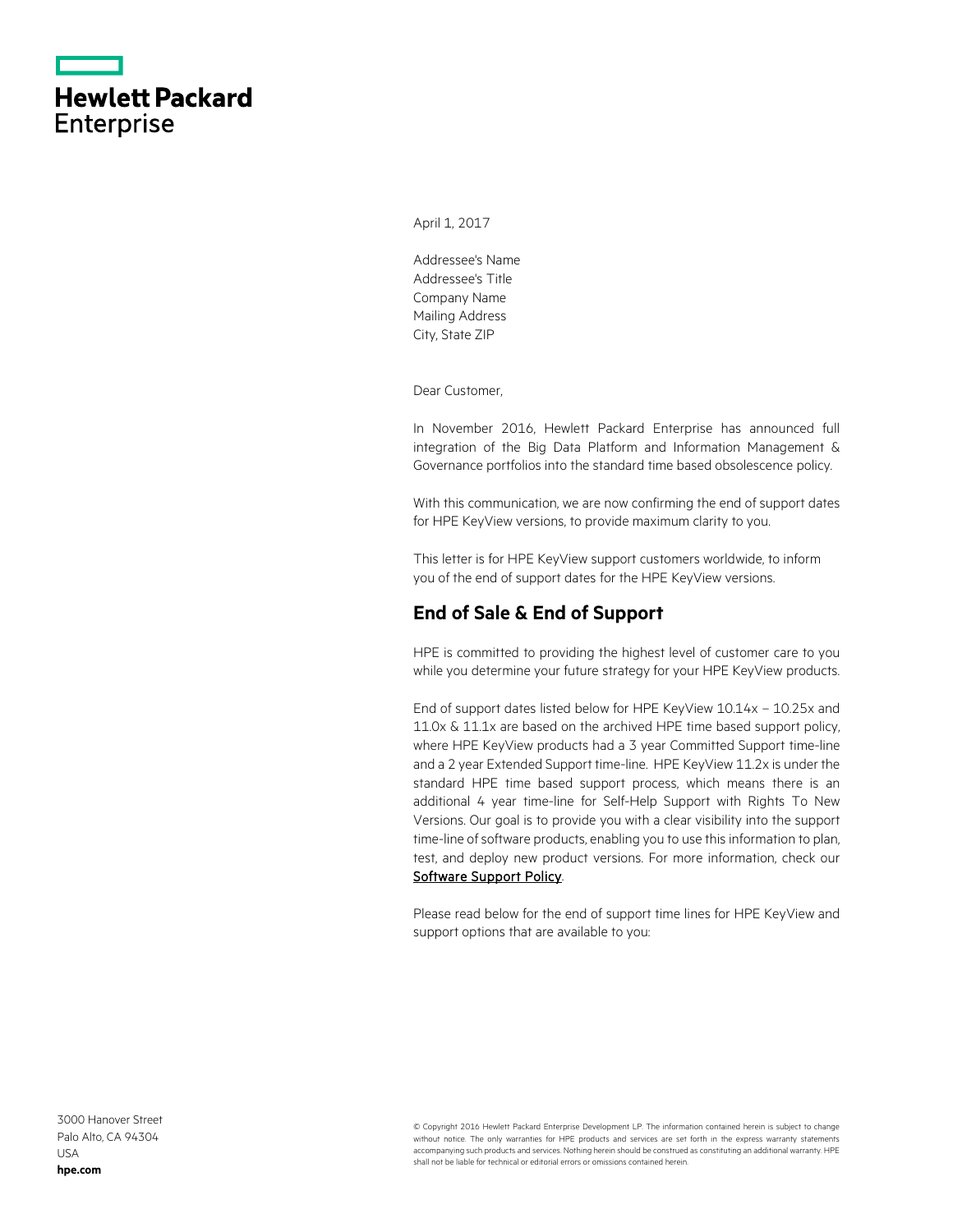|                   | <b>Hewlett Packard</b> |
|-------------------|------------------------|
| <b>Enterprise</b> |                        |

| <b>KEYVIEW</b><br><b>VERSION</b>     | <b>AVAILABILITY</b><br>DATE | <b>END OF</b><br><b>COMMITTED</b><br><b>SUPPORT</b> | <b>END OF</b><br><b>EXTENDED</b><br><b>SUPPORT</b> | <b>END OF</b><br>SELF-<br><b>HELP</b><br><b>SUPPORT</b><br><b>WITH</b><br><b>RIGHTS</b><br><b>TO NEW</b><br><b>VERSIONS</b> |
|--------------------------------------|-----------------------------|-----------------------------------------------------|----------------------------------------------------|-----------------------------------------------------------------------------------------------------------------------------|
| <b>HP KeyView</b><br>10.14x          | Dec 2011                    | Dec 31, 2014                                        | Dec 31, 2016                                       | N/A                                                                                                                         |
| <b>HP KeyView</b><br>10.15x          | Mar 2012                    | Mar 31, 2015                                        | Mar 31, 2017                                       | N/A                                                                                                                         |
| <b>HP KeyView</b><br>10.16x          | Sep 2012                    | Sep 30, 2015                                        | Sep 30, 2017                                       | N/A                                                                                                                         |
| <b>HP KeyView</b><br>10.17x          | Nov 2012                    | Nov 30, 2015                                        | Nov 30, 2017                                       | N/A                                                                                                                         |
| <b>HP KeyView</b><br>10.18x          | Apr 2013                    | Apr 30, 2016                                        | Apr 30, 2018                                       | N/A                                                                                                                         |
| <b>HP KeyView</b><br>10.19x          | Jul 2013                    | Jul 31, 2016                                        | Jul 31, 2018                                       | N/A                                                                                                                         |
| <b>HP KeyView</b><br>10.20x          | Nov 2013                    | Nov 30, 2016                                        | Nov 30, 2018                                       | N/A                                                                                                                         |
| <b>HP KeyView</b><br>10.21x          | Apr 2014                    | Apr 30, 2017                                        | Apr 30, 2019                                       | N/A                                                                                                                         |
| <b>HP KeyView</b><br>10.22x          | Dec 2014                    | Dec 31, 2017                                        | Dec 31, 2019                                       | N/A                                                                                                                         |
| <b>HP KeyView</b><br>10.23x          | Mar 2015                    | Mar 31, 2018                                        | Mar 31, 2020                                       | N/A                                                                                                                         |
| <b>HP KeyView</b><br>10.24x          | Jun 2015                    | Jun 30, 2018                                        | Jun 30, 2020                                       | N/A                                                                                                                         |
| <b>HP KeyView</b><br>10.25x          | Dec 2015                    | Dec 31, 2018                                        | Dec 31, 2020                                       | N/A                                                                                                                         |
| ΗP<br><b>KEYVIEW</b><br>11.0x        | Mar 2016                    | Mar 31, 2019                                        | Mar 31, 2021                                       | N/A                                                                                                                         |
| <b>HP</b><br><b>KEYVIEW</b><br>11.1x | Jul 2016                    | July 31, 2019                                       | Jul 31, 2021                                       | N/A                                                                                                                         |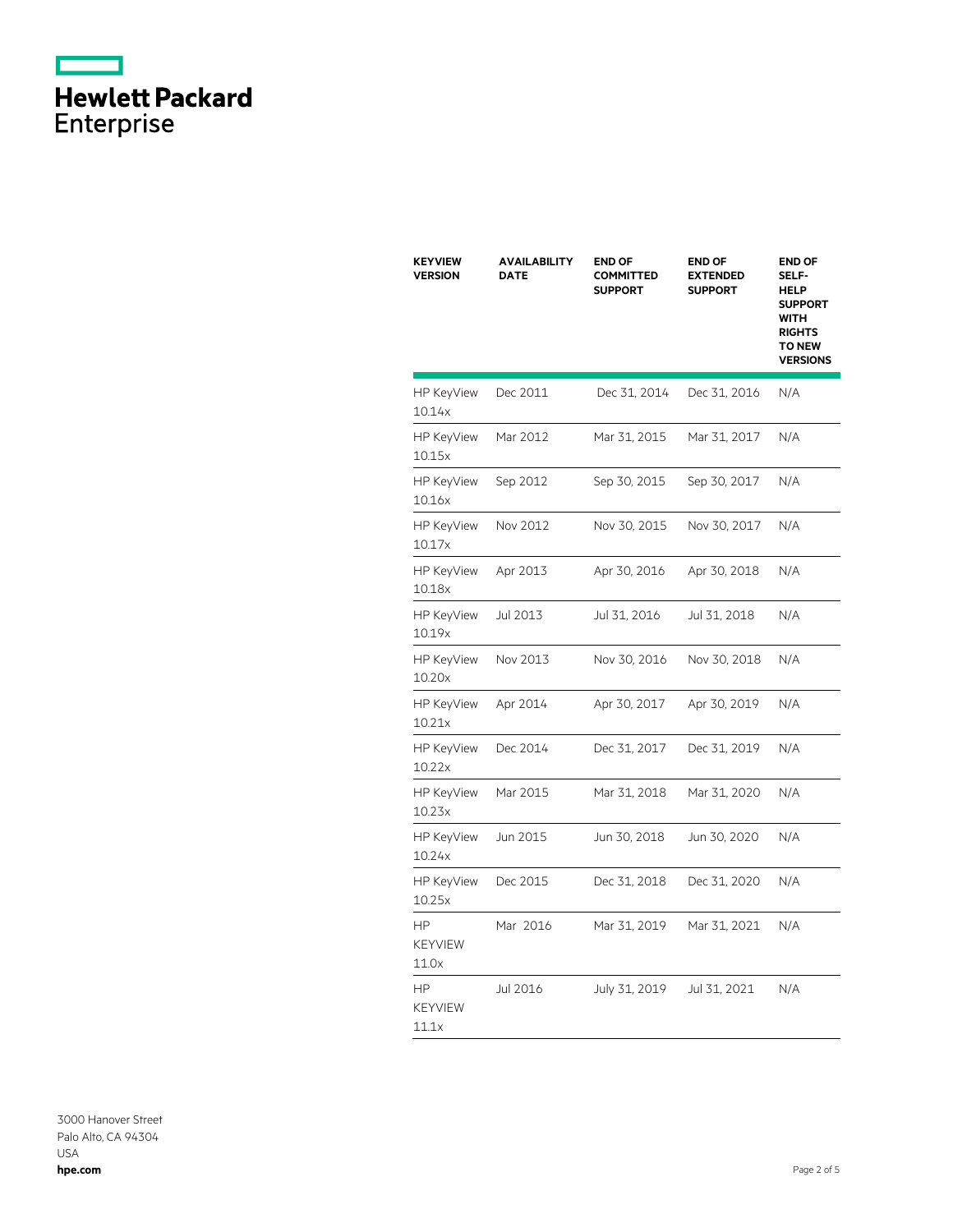|                   | <b>Hewlett Packard</b> |
|-------------------|------------------------|
| <b>Enterprise</b> |                        |

| <b>HPE</b>     | Nov 2016 | Nov 30, 2019   Nov 30, 2021   Nov 30, |      |
|----------------|----------|---------------------------------------|------|
| <b>KEYVIEW</b> |          |                                       | 2025 |
| 11.2x          |          |                                       |      |

Please refer to Appendix A for definition of terms.

## **More information**

Should you have any questions about this end of availability communication, or for assistance in understanding the options available to you, please contact your local HPE sales representative or HPE business partner. When providing information, please include your name, country, phone number, company name, product number and your HPE service agreement identifier or HPE system handle.

In addition, for technical assistance and information, please visit Software Support Online: hpe.com/software/support

HPE once again wishes to thank you for choosing HPE KEYVIEW. We appreciate your business and look forward to continuing to serve your business needs in the future.

Sincerely, Hewlett Packard Enterprise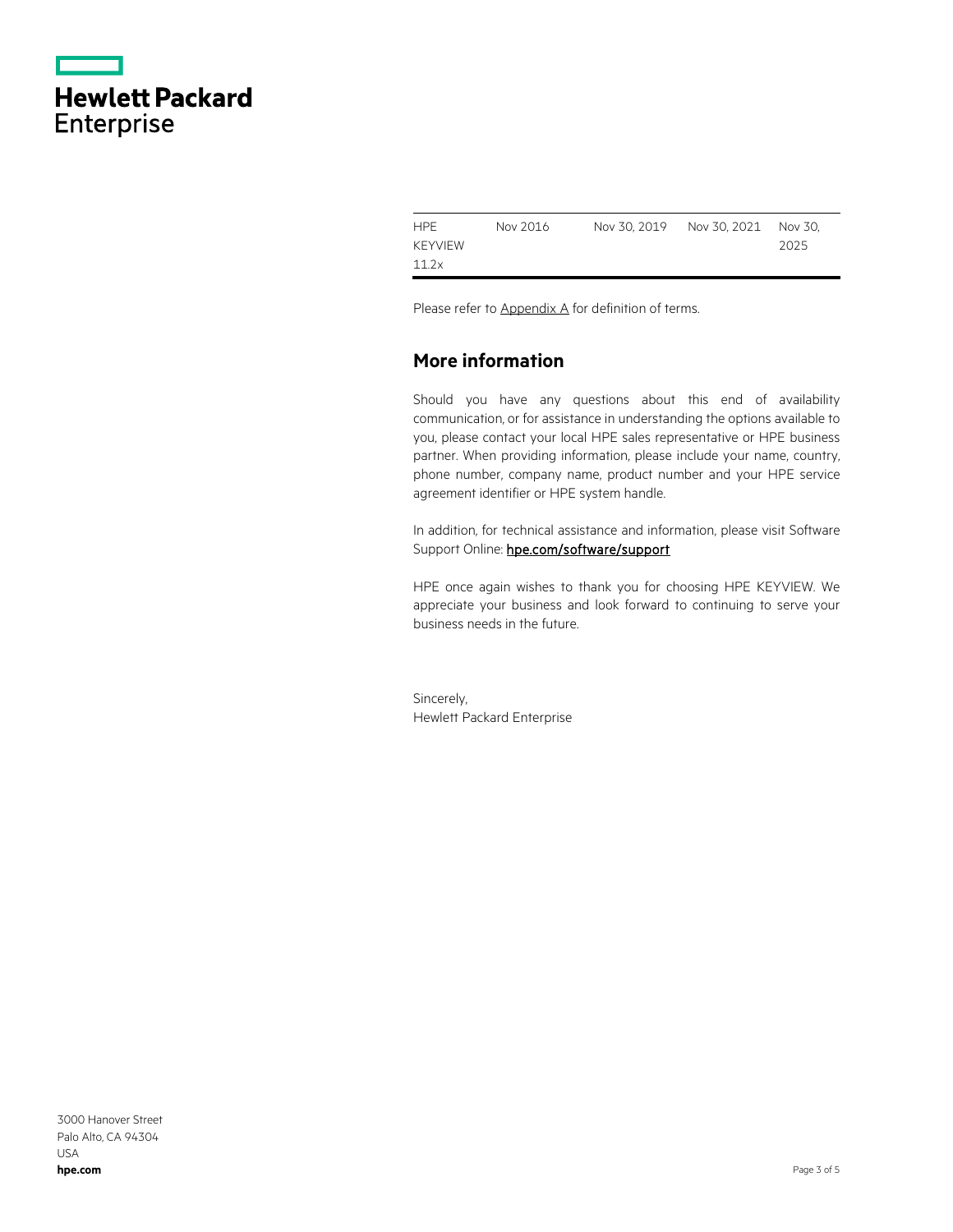|                   | <b>Hewlett Packard</b> |
|-------------------|------------------------|
| <b>Enterprise</b> |                        |

# **Appendix A: Definitions**

This product version obsolescence is covered by version 5 of our Release & Support policy. Definitions of terms are provided by the product version obsolescence guidelines documented at

[hpe.com/software/support-lifecycle](https://www.hpe.com/software/support-lifecycle)

### **Product Support**

Product Support is the reactive engagement of regional support resources (Support Center) and division support resources (Lab), in accordance with your purchased support plan, for the resolution of product defects, plus product enhancements for a specific product version. This includes investigation of newly reported defects and if appropriate, development of defect fixes and making these available for customers via patches. The HPE product teams (Lab) will review and either approve or deny requests for defect fixes and enhancements (including additional support for newlyreleased operating system versions).

While HPE investigates all problems and issues raised for products covered under Product Support, customers may be required to install the most current version or patches as part of the troubleshooting process.

Version Maturity may apply to specific versions of HPE products. Version Maturity means that, for a specific product version, no further enhancements or changes to functionality is planned, nor are any further platform refreshes planned in order to update that product version to support current or future operating systems, operating system versions or hardware platforms.

#### **End of Committed Support Date**

End of Committed Support (EOCS) Date is the last date software maintenance, installation and configuration assistance, and other standard support services will be accepted for the specified product release (as specified by the version numbering). EOCS also means the last date Software Change Requests (SCRs) will be accepted for a specified Version of a Product. After the EOCS date, all SCRs will be planned for future versions, as applicable. Current patches for the version of the product reaching EOCS will remain available for electronic download for a reasonable period of time.

#### **End of Extended Support Date**

Extended Support is provided for an additional 2 years after EOCS Date. Extended Support consists of web-based access to the online support Knowledge Base, which contains technical information for HPE products including white papers, existing patches and known problems for a specific product version.

3000 Hanover Street Palo Alto, CA 94304 USA **[hpe.com](http://www.hpe.com/)**